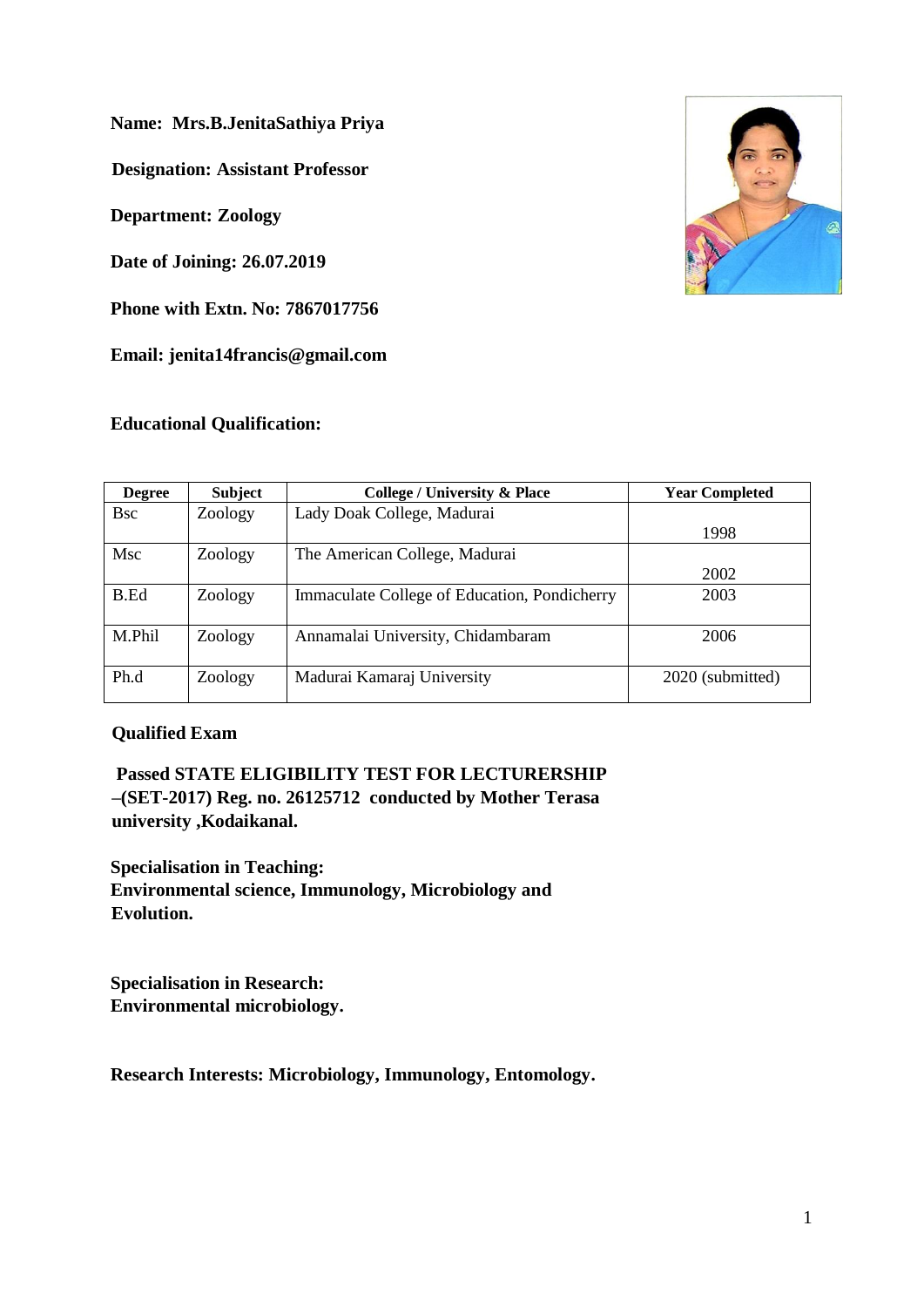### **Other Work Experience:**

| <b>Designation</b>  | <b>Institution / Company</b>                               | Year - From (month/year) To<br>(month/year) |
|---------------------|------------------------------------------------------------|---------------------------------------------|
| lecturer            | <b>CSI Arts and Science College</b><br>for women, Madurai. | 2003-2014                                   |
| <b>BT</b> Assistant | <b>Capron Hall higher</b><br>secondary school, Madurai.    | $2014 - 2015$                               |
| <b>BT</b> Assistant | CSI JA High School, Melur.                                 | 2015 - 2016                                 |

# **Articles Published in International Journals:**

- $\bullet$  Presented a paper on 3<sup>rd</sup> International conference on Competency Building Strategies in Business and Technology for sustainable Development, the paper titled **"Studies on Temporal Relationship between Immuno stimulation and Vaccination in**  *OrechromissMossambicus*" regarding host resistance.
- Published a Research paper on venture International Journal of Biological science ( VIBS ) **ISSN -2454- 454X Volume-1 Issue-3 March – May 2016 the paper titled on "Enhancement of Biodegradation of HDPE ( High Density Polyethylene ) using Microorganisms isolated from Municipal Solid Waste".**
- Published research paper in international conference on **"New Horizons,Emerging ChallengesAnd Recent Paradigms In Food Mediated Immunity And Their**  Role In Human Health And Longevity" 31<sup>st</sup> August-1<sup>st</sup> September 2016 held at The American College, Madurai, The paper titled **"Immunomodulatory. Properties of Phyllanthusemblica on human PBMCs against Hepatitis B Virus**"
- Published research paper in international conference on **"New Horizons,Emerging Challenges And Recent Paradigms In Food Mediated Immunity And Their**  Role In Human Health AndLongevity" 31<sup>st</sup> August-1<sup>st</sup> September 2016 held at The American College, Madurai, The paper titled **"Probiotic efficiency of lactic acid bacteria from milk treated against gastro intestinal pathogens**"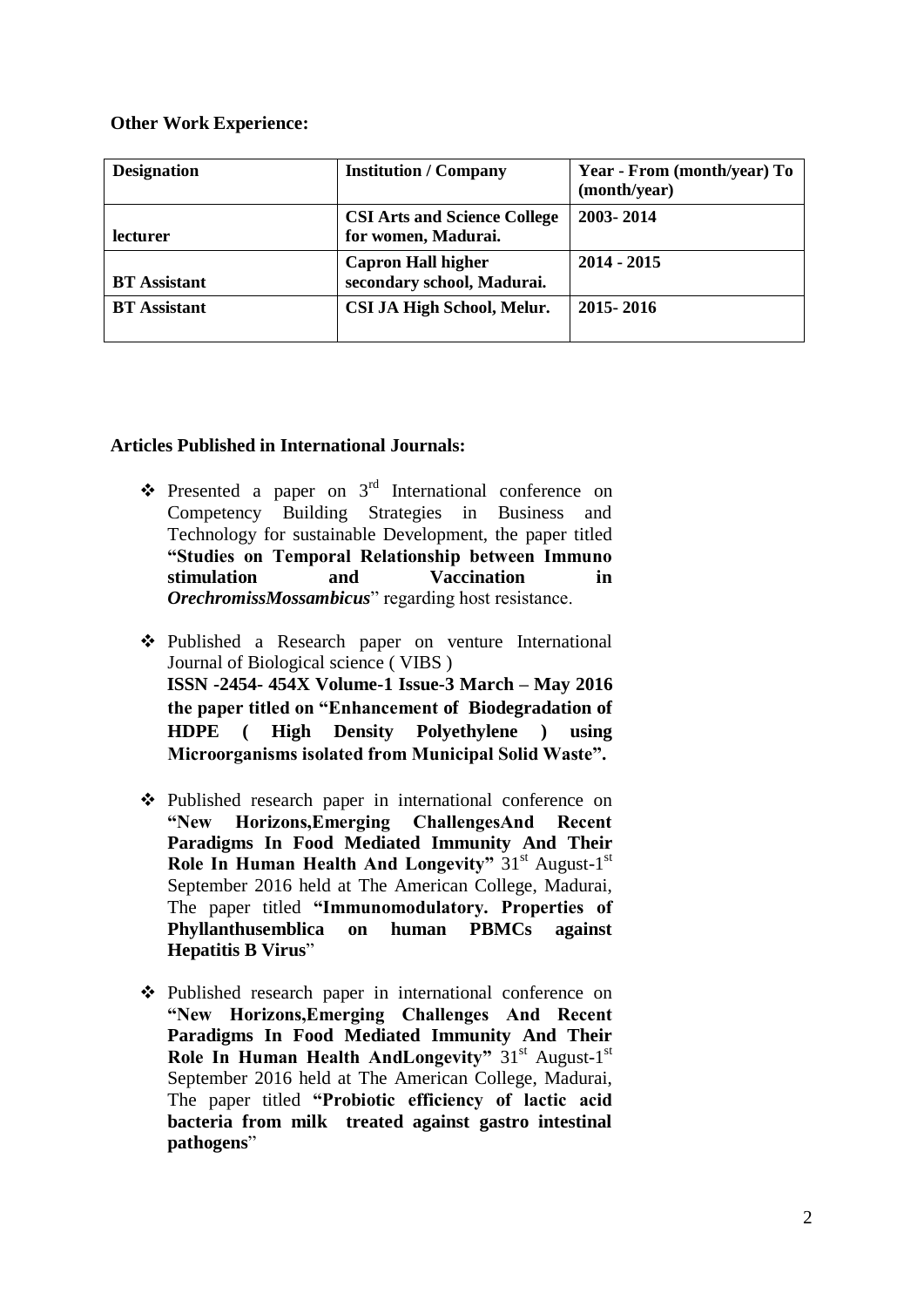- Presented a poster on International Conference cum webinar on Recent innovations in Biosciences on Determination of the antimicrobial efficacy of natural and commercial honey on  $7<sup>th</sup>$  Feb 2018 Conducted by the PG and Research Dept of Zoology, Holy Cross College Trichy.
- Attended the Two days International virtual workshop on "Innovative Resources and IPR in Research held on 8 th-9<sup>th</sup> October 2021 organized by the PG& Research Department of Mathematics, The American college, Madurai, Tamil Nadu ,India.

### **Articles published in National journals:**

- Presented a Research paper on National Conference on **" Global Opportunities for recent Developments in Science and Technology"** on studies on Temporal Relationship between immune stimulation and vaccination in *Oreochromis mossambicus*(PETERS) (ISBN No: 978- 93-82323-26-6) 2014. held at Rev.Jacob Memorial Christian College, Ambilikai, Dindigul Dt.
- Science Academies lecture workshop on introduction to Modern Biology held in the American College, Madurai on  $19<sup>th</sup>$  and  $21<sup>st</sup>$  January 2017.
- One day National seminar on Macro to Micro focusing on Biology Research organized by government arts college – melur on  $2<sup>nd</sup>$  march 2017.
- $\triangle$  Participated and presented a poster on cancer immunology and immunotherapy conducted by The Dept of Zoology, Saiva Bhava Kshatriya College, Aruppukkottai on 21<sup>st</sup> and  $22<sup>nd</sup>$  Sep 2017.
- $\hat{\mathbf{v}}$  Presented a oral presentation on biodegradation of low density polyethylene using microorganism in the National Conference entitled **"Impacts on pollution on health and restoration of quality of Environment through Biotechnological application**" on 2<sup>nd</sup> and 3<sup>rd</sup> Feb 2018 held at The American College, Madurai, published in international journal of Multidisciplinary researches with ISSN: 2349-8684 Journal with impact factor 3.487
- ❖ Presented a poster in National Conference on Emerging Trends In Entomology on the **"Studies on the effects of larvicidal activity of** *Adhathoda vasica* **against second**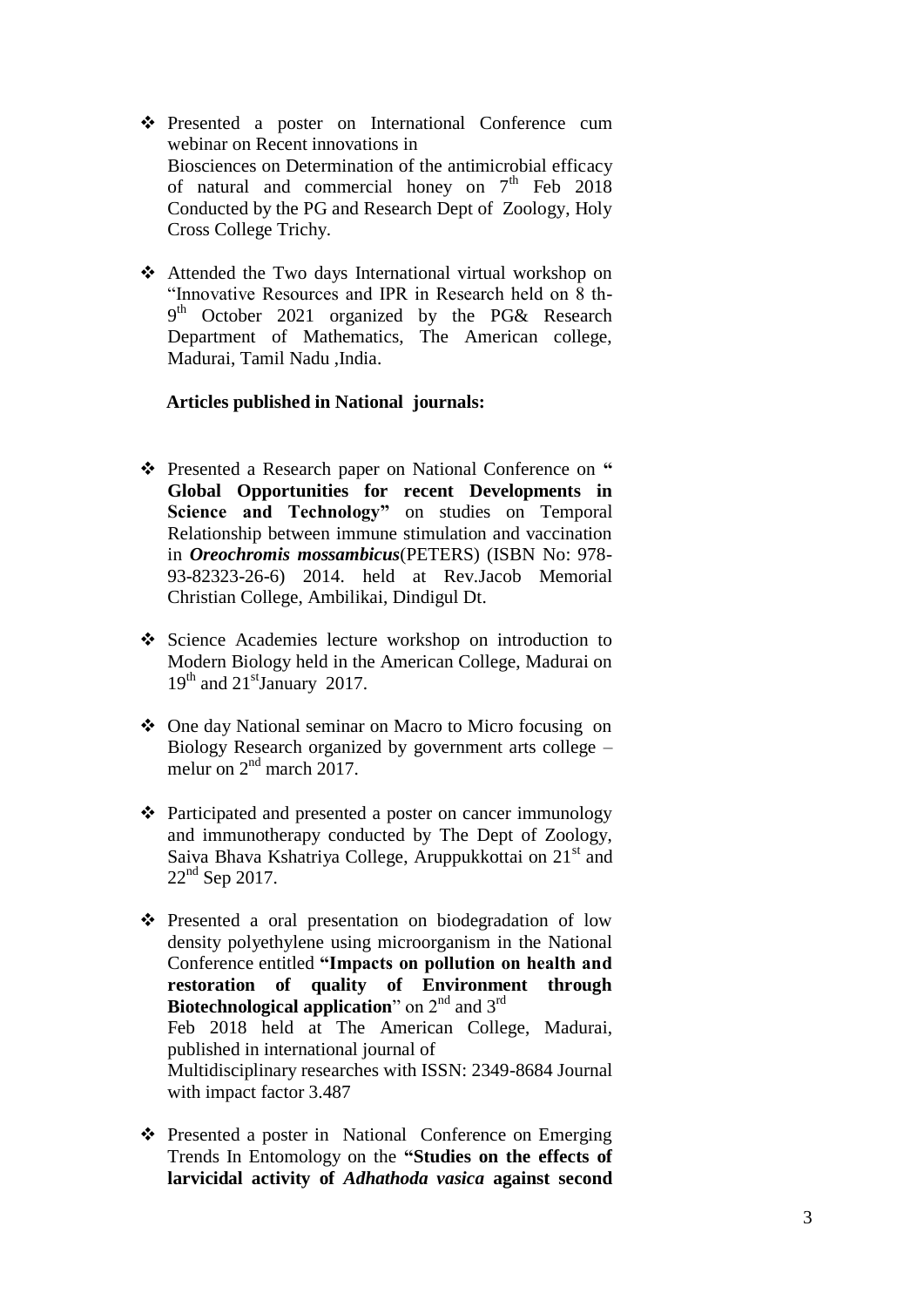**larval instars of** *Aedes albopictus*<sup>"</sup> on 7<sup>th</sup> and 8<sup>th</sup> March 2019 conducted by the PG and Research Dept of Zoology, The American college Madurai.

- Participated in the National Conference on Coral Reefs : Threats and conservation on 12th Feb 2019 conducted by PG and research Dept of Zoology, The American College, Madurai.
- National conference on recent trends in Biological Sciences organized by PG and Research Dept of Zoology, The American College, Madurai on 3rd February, 2020.
- Participated in the one day Entrepreneurship Development programme in sericulture organized by central Silk Board, Government of India ,Research Extension centre, samayanallur, conducted by Department of Zoology held on 9 th January 2020.
- Presented a paper entitled "Comparative study of natural and commercial Honey for its antibacterial activity " in the International conference on Advances in Biosciences and Biotechnology(ICABB-2021) organized by the Department of Biotechnology, Mother Teresa Women"s university, kodaikanal on August 12-13,2021
- Attended the Two days International virtual workshop on "Innovative Resources and IPR in Research held on 8 th-9<sup>th</sup> October 2021 organized by the PG& Research Department of Mathematics, The American college, Madurai, Tamil Nadu ,India.
- Participated in the National webinar on "Conservation of Mangrove Ecology" on celebrating "World Forest Day" organized by natural club of Rajapalayam Raju"s college on 22 nd March 2021.
- $\triangle$  Participated in the webinar on the topics "Ecology, behavior, threats and wild life Association of Rajapalayam(WAR) on  $11^{th}$  june, 2021.
- $\triangle$  Participated in the Tamil nature webinar series exclusively by women birders and nature enthusiasts of Tamil Nadu conducted by Salem Ornithological foundation in association with Bird count on july 18,2021.
- Participated in the webinar on " Insights on infectious and rare Diseases" organized by the department of zoology ,GTN, Arts college, Dindigul, on 15.05.2020.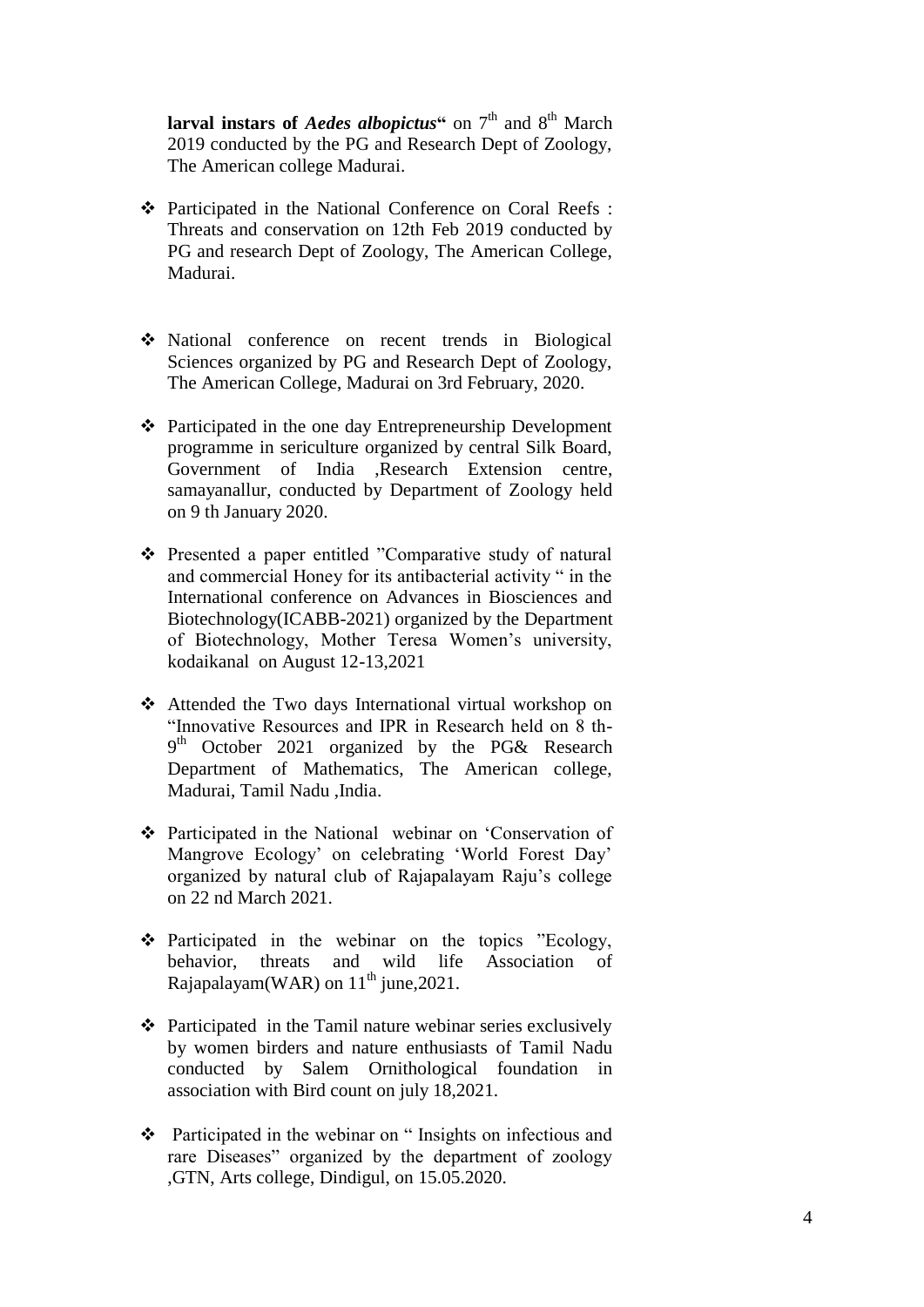- Participated in the National webinar on celebrating "World Dugong Day"on the topic"Dugongs:Sea Cow or Sea angel?"organized by Nature club of Rajapalayam Raju"s college and wild life association of Rajapalayam (WAR) on  $31^{\text{st}}$  May, 2021.
- Participated in the "World Environment Day Quiz 2021"organized by the Department of Ecological concerns,Diocese of Madurai-Ramnad,church of south India on 05.06.2021.

National Conference /Seminars :

- \* Presented a Research paper on National Conference on " **Global Opportunities for recent Developments in Science and Technology"** on studies on Temporal Relationship between immune stimulation and vaccination in *Oreochromis mossambicus*(PETERS) (ISBN No: 978- 93-82323-26-6) 2014. held at Rev.Jacob Memorial Christian College, Ambilikai, Dindigul Dt.
- Presented a poster in National Conference on Emerging Trends In Entomology on the **"Studies on the effects of larvicidal activity of** *Adhathodavasica* **against second larval instars of** *Aedes albopictus***<sup>"</sup> on 7<sup>th</sup>** and 8<sup>th</sup> March 2019 conducted by the PG and Research Dept of Zoology, The American college Madurai.
- Presented a oral presentation on biodegradation of low density polyethylene using microorganism in the National Conference entitled **"Impacts on pollution on health and restoration of quality of Environment through Biotechnological application**" on 2<sup>nd</sup> and 3<sup>rd</sup> Feb 2018 held at The American College, Madurai, published in international journal of Multidisciplinary researches with ISSN: 2349-8684 Journal with impact factor 3.487
- Published a research paper on **Uttarpradesh journal of zoology** ISSN 0256 971X(p) December 2020 the paper tilted "Enhancement of Biodegradation of HDPE using sporulating microorganisms".

### **Faculty Development programme**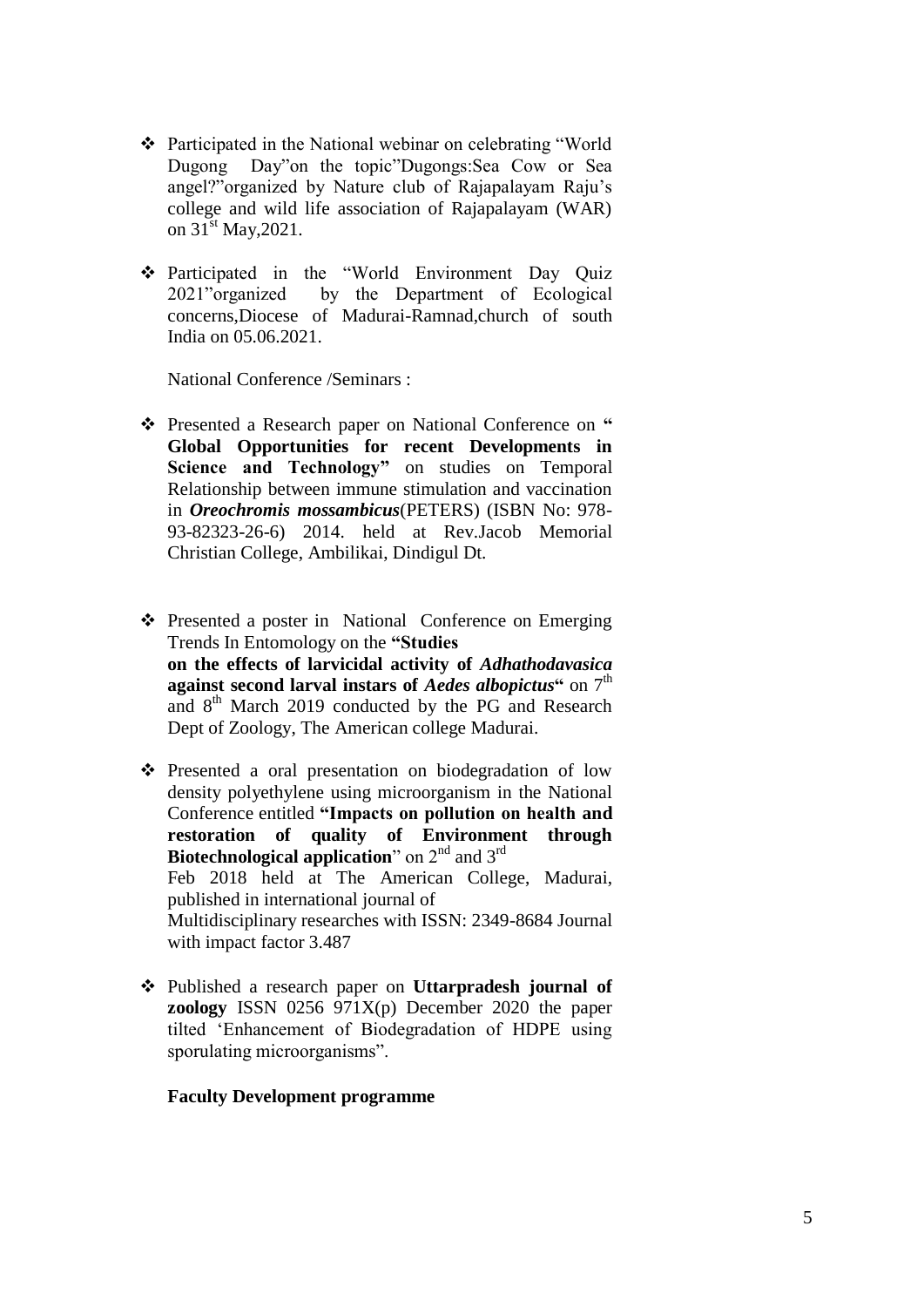- $\triangle$  Participated in the UGC sponsored online faculty induction programme conducted by the UGC-Human Resource Development centre, Madurai Kamaraj university held from 19.02.2021 to 20.03.2021 and obtained "A" grade
- Attended a two weeks faculty Development programme on "Advanced concepts for developing Moocs"" from July 02 July 17,2020.
- Attended a two week interdisciplinary refresher course /faculty development programme on "Research Methodology" fom 20 september-05 october,2021 and obtained Grade "A." grade.

### **Awards / Fellowships:**

# **YOUNG EDUCATOR & RESEARCHER AWARD by NATIONAL FOUNDATION FOR ENTREPRENEURSHIP DEVELOPMENT [ NFED]**

**Other Activities / Academic Credentials:** 

**• Holding a Position as a programming officer for YOUTH RED CROSS in CSI COLLEGE OF ARTS & SCIENCE FOR WOMEN. MADURAI.(2006-2010)** 

**• An active Staff Advisor in Students Christian Movement and also a member in the Events Organizing Committee. in CSI COLLEGE OF ARTS & SCIENCE FOR WOMEN. MADURAI**

**• Volley-Ball team member in Lady Doak College and had Played in Inter Collegiate Tournaments.**

**• Best Student Award for Conduct in the Hostel during my UG Degree course in LADY DOAK COLLEGE – MADURAI.**

**• Active Participant member in Student Christian Movement and also as a Prayer Secretary in Ladies hostel during my PG Degree Course in The AMERICAN COLLEGE, Madurai.**

**• Holding a position as an Academic advisor for the year 21 series.**